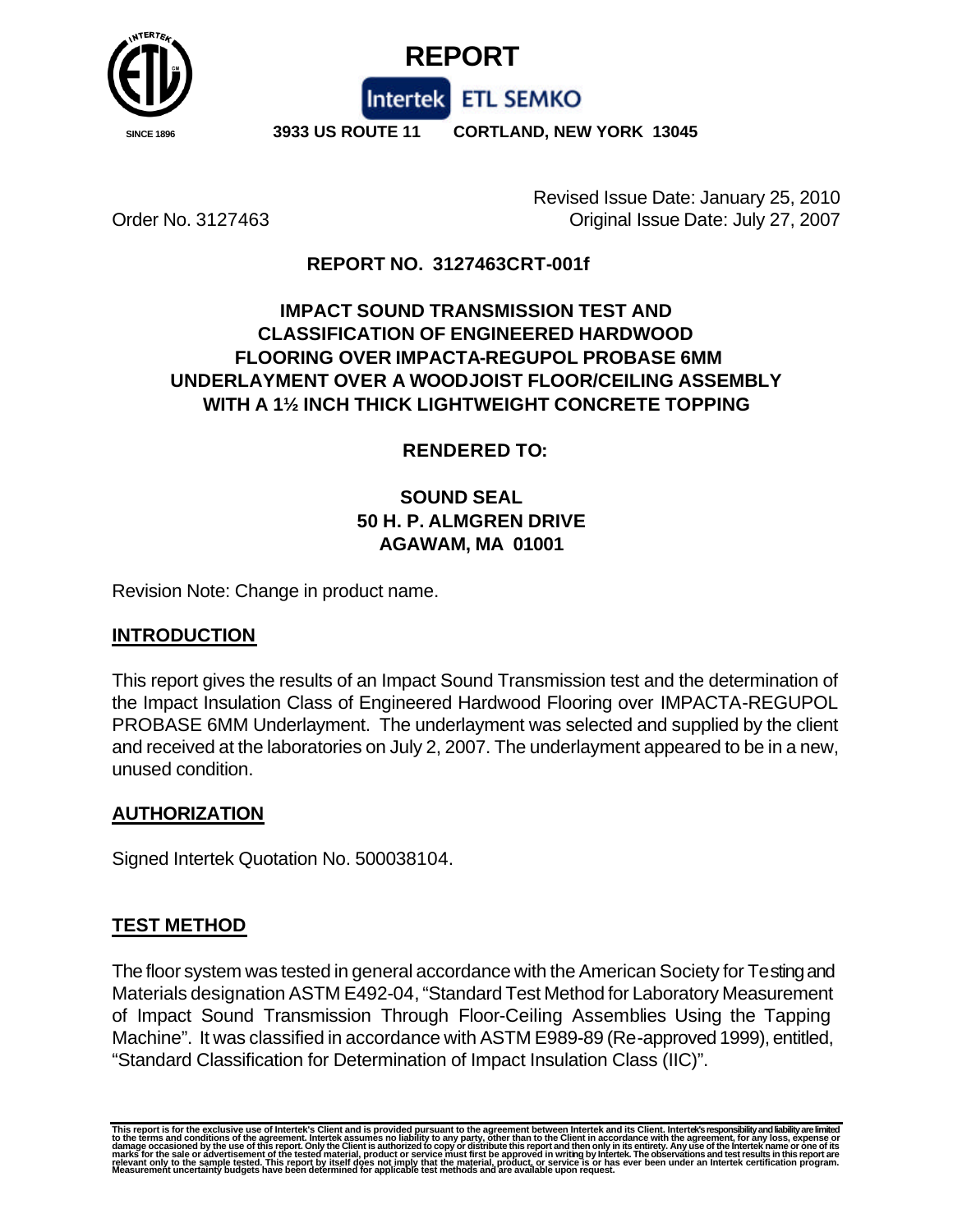#### **GENERAL**

The test method is designed to measure the impact sound transmission performance of a floor-ceiling assembly, in a controlled laboratory environment. A standard tapping machine (Bruel & Kjaer Type 3207) was placed at four positions on a test floor that forms the horizontal separation between two rooms, one directly above the other. The data obtained was normalized to a reference room absorption of 10 square meters in accordance with the test method.

The standard also prescribes a single-figure classification rating called "Impact Insulation Class, IIC" which can be used by architects, builders and code authorities for acoustical design purposes in building construction.

The IIC is obtained by matching a standard reference contour to the plotted normalized onethird octave band sound pressure levels at each test frequency. The greater the IIC rating, the lower the impact sound transmission through the floor-ceiling assembly.

### **DESCRIPTION OF THE FLOOR/CEILING ASSEMBLY**

The test floor is a 100 sq. ft. opening that forms the horizontal separation of the two rooms, one directly above the other. The structural members are open webbed wood floor trusses, 16 inches deep installed 24 inches on center. The sub flooring is 5/8 inch thick tongue and groove plywood. The bridging is a continuous 2 x 4 nailed to the bottom chord and the sides of the diagonals with 2 inch long nails. Single leaf RC-1 resilient channels  $(2\frac{1}{2}$  inch  $x\frac{1}{2}$  inch) were spaced 16 inches on center and attached to the bottom chord by screws. The insulation is 5½ inches cellulose with a density of 1.6 pcf. The ceiling is gypsum board, 5/8 inches thick, with the long edges located between the joists perpendicular to the resilient channels. Short edges are staggered by 4 ft. Sheets are fastened to the resilient channels by means of 1½ inch screws located ½ inch away from the edge and 3 inches from the long edges; screws are spaced 6 inches on center. Joints are taped and finished with two layers of compound.

The topping over the tongue and groove plywood sub-floor is 1½ inches of lightweight concrete.

### **DESCRIPTION OF TEST SPECIMEN**

The test specimen consisted of 3/8 inch thick Engineered Hardwood Flooring over IMPACTA-REGUPOL PROBASE 6MM thick recycled rubber underlayment laid on the concrete floor.

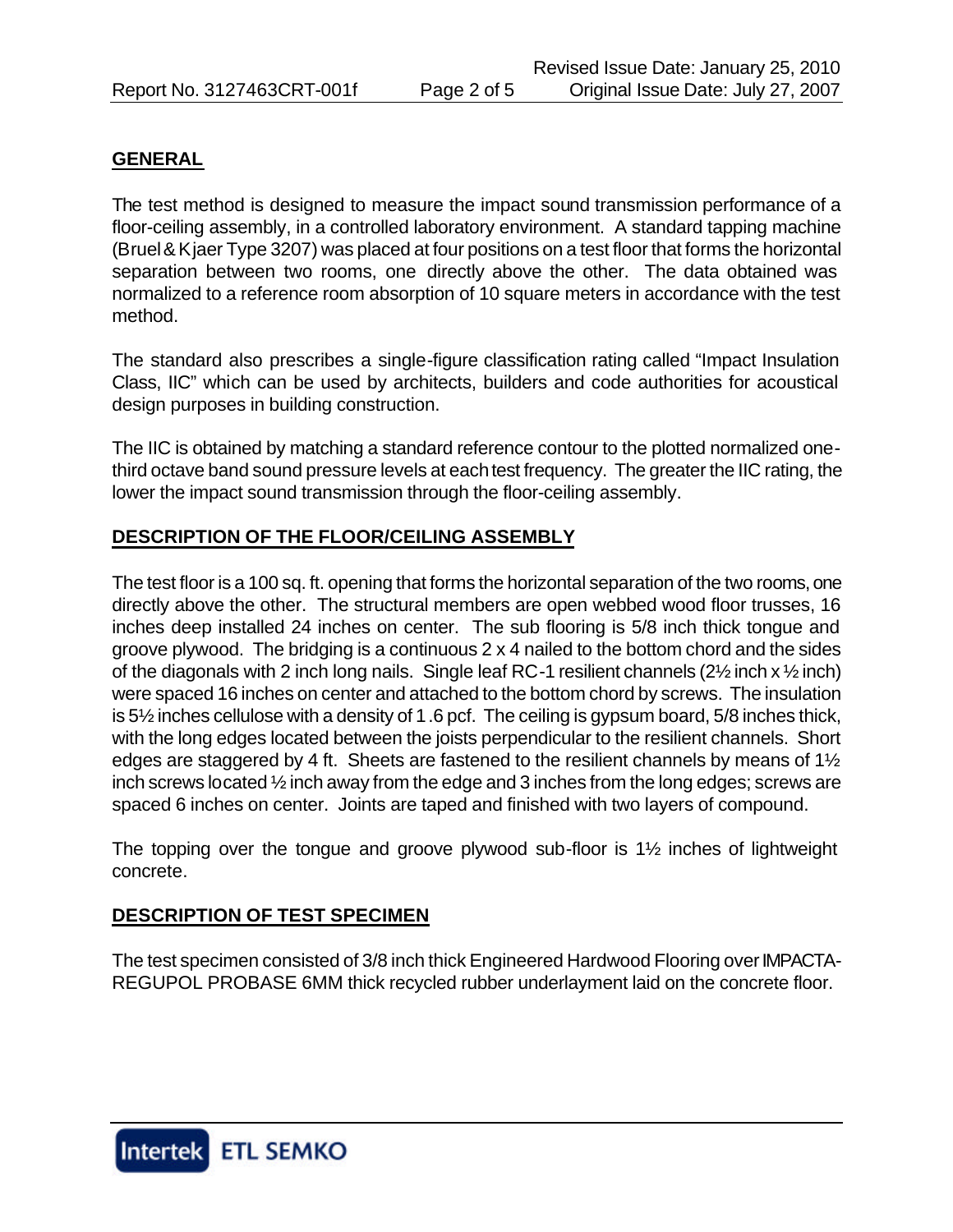### **RESULTS OF TEST**

The data obtained in the room below the panel normalized to  $A_0 = 10$  square meters, is as follows:

| 1/3 Octave Band               |                                |
|-------------------------------|--------------------------------|
| <b>Center Frequency</b>       | 1/3 Octave Band Sound Pressure |
| Hertz                         | Level dB re 0.0002 Microbar    |
|                               |                                |
| 100                           | 63                             |
| 125                           | 59                             |
| 160                           | 58                             |
| 200                           | 61                             |
| 250                           | 57                             |
| 315                           | 54                             |
| 400                           | 55                             |
| 500                           | 53                             |
| 630                           | 48                             |
| 800                           | 42                             |
| 1000                          | 33                             |
| 1250                          | 28                             |
| 1600                          | 27                             |
| 2000                          | 27                             |
| 2500                          | 28                             |
| 3150                          | 22                             |
| Impact Insulation Class (IIC) | 57                             |

### **PRECISION**

The 95% uncertainty level for each tapping machine location is less than 3 dB for the 1/3 octave bands centered in the range from 100 to 400 Hz and less than 2.5 dB for the bands centered in the range from 500 to 3150 Hz.

For the floor/ceiling construction, the 95% uncertainty limits ( $\triangle L_n$ ) for the normalized sound pressure levels were determined to be less than 2 dB for the 1/3 octave bands centered in the range from 100 to 3150 Hz.

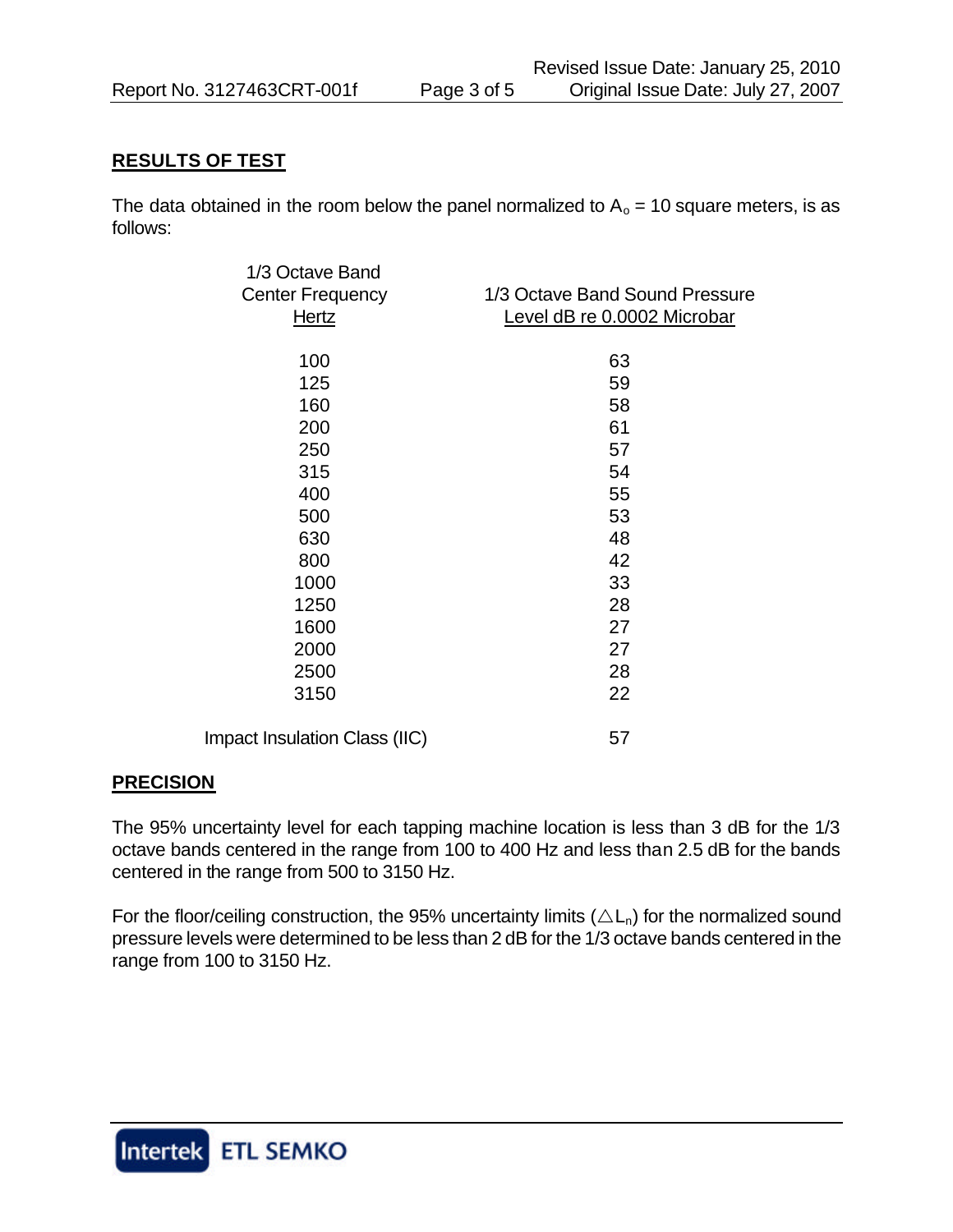# **ENGINEERED HARDWOOD FLOORING OVER IMPACTA-REGUPOL PROBASE 6MM UNDERLAYMENT INSTALLED OVER A WOOD JOIST FLOOR/CEILING ASSEMBLY WITH A 1½ INCH THICK LIGHTWEIGHT CONCRETE TOPPING**



**Impact Insulation Class**

**SOUND SEAL**